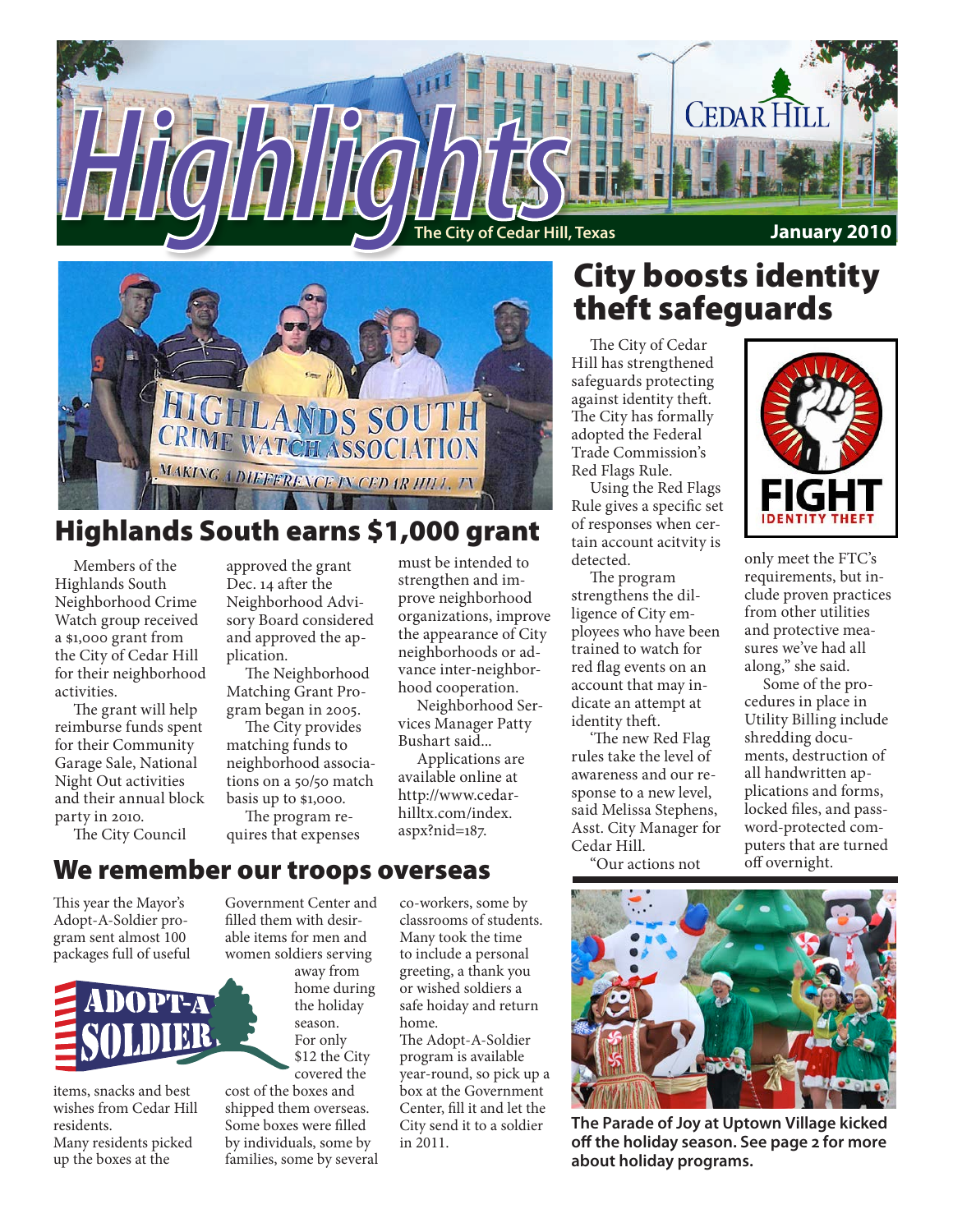**OREGE 18 DECEMBER 2, WFAA-TV8 brought their** Santa's Helpers program to Uptown Village at Cedar Hill to collect toys for the Salvation Army. Weatherman Pete Delkus Santa's Helpers program to Uptown Village at Cedar Hill to collect toys for hosted with on-air personalities Gloria Campos and Cedar Hill resident Greg Fields helping with the toy Drive.

Almost 2,000 toys were collected that evening, over 30% more than last year. As Mayor Rob Franke said at the event, "This is a giving town."

### **Dorinda Rupert from the Cedar Hill Fire Department reports:**

"We had a total of 231 children & seniors who signed up for the ELF program this year. It was a challenge providing for all of them, but some very generous people made it possible.

"For years the ELF program, sponsored by Emergency Services personnel, police officers and firefighters, has provided gifts for children and seniors in Cedar Hill.

"Almost all the tags on Christmas trees around the city were taken but not all returned with a gift so we were fortunate to be able to buy 76 gift cards for those who didn't get anything. Over 40 children asked for bicycles but only 6 were bought.

"The Cruiser's had a car show for us in DeSoto, they donated a lot of toys! Country Day on the Hill gave us \$300 from the Old Settlers Reunion dinner.

"The Old Town Tree Lighting train ride donated over \$400 and we collected \$123 in donations that night for the Santa photos.

"Holy Spirit church in Duncanville had Breakfast with Saint Nicholas; they collected toys and they will also send us a nice check!

"Becky Miller with First United Church brought their group of children to visit us again this year. They have a bake sale to raise money each year and then they take the tags that were not taken off the trees and the children shop for them!

"If it weren't for those two church groups we would have been in trouble!

### **Patty Bushart, Main Street Manager for the City of Cedar Hill, reports more generosity:**

"Fun on the Go Train, owned and operated by Darrell and Shelley Young of Cedar Hill has been a part of special events for the City, including Country Day, for as long as I have been associated with the City.

"Each year we hire them to operate the train for Holiday on the Hill. They, in turn, collect donations from train riders which they give back to the City for the ELF and Friends program.

They discount their services and always return more money to ELF than we pay them so it is a good thing all around."

# **'This is a giving town'**



**1** Pete Delkus on-air with Santa, **2** Greg Fields during the telecast, **3** Volunteers pack up toys at Uptown Village. **4** Holiday performances were popular at Old Town Holiday on the Hill.

**5** Fun On The Go train lit up the night at Holiday on the Hill and brightened Christmas for many by raising funds for presents.









**See videos at www.youtube.com/user/cedarhilltxvideo; photo galleries are at www.cedarhilltx.com/gallery.aspx**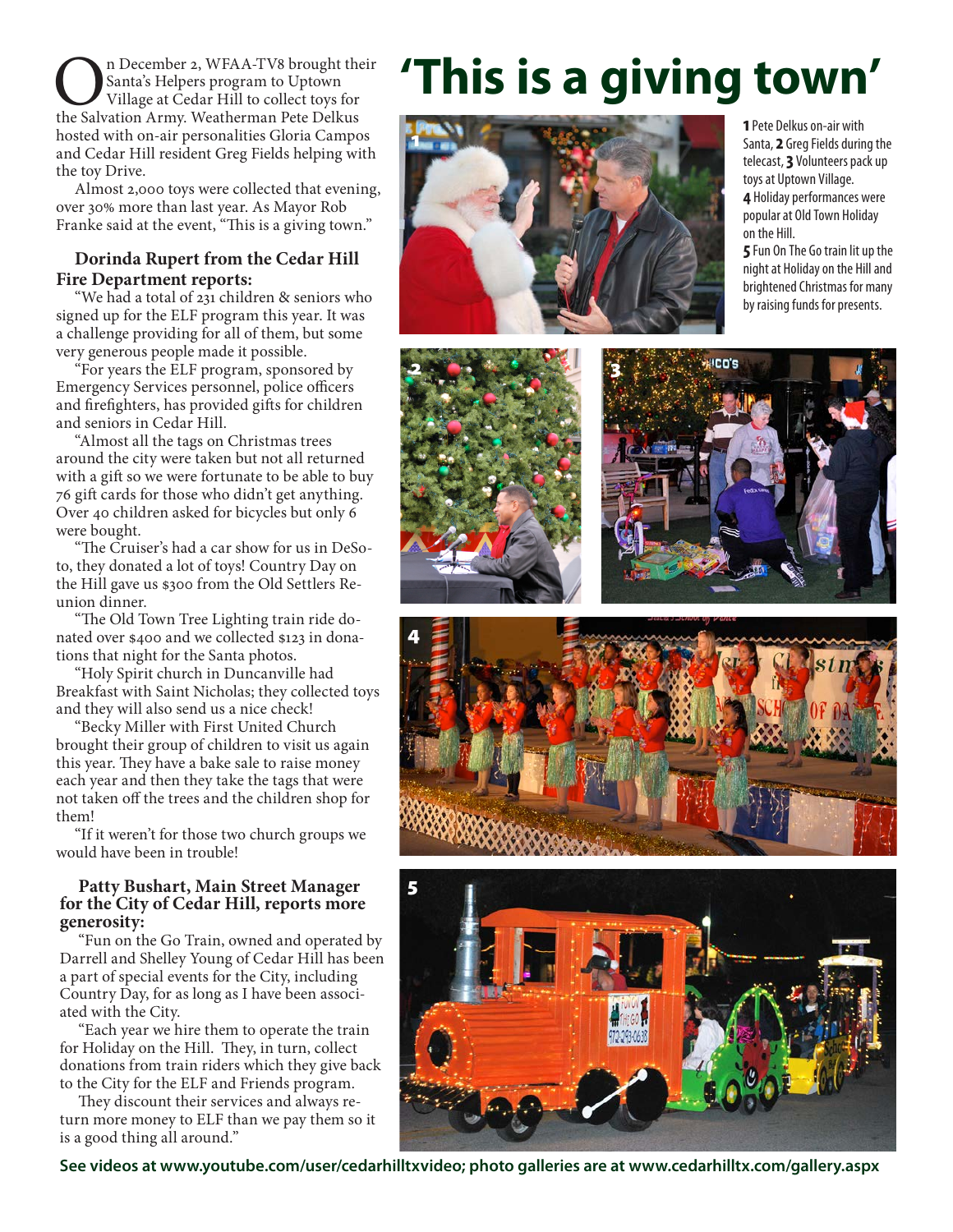# STAR students



**ABOVE:** Gianni Williams is a December CHISD STAR Student. She is a third grader at High Pointe Elementary and the proud daughter of Jacqueline Williams. She plans to attend college and then medical school to pursue her goals of becoming a doctor. Her hobbies are singing, dancing, and shopping. When she is not learning at school, she participates in karate and serves as a member of "A League of Our Own" and Character Counts clubs at school.

**BELOW:** Phantasia Chavers is 11 years old. She moved with her family to Cedar Hill from Pleasant Grove, Texas in 2007. She is in her second year at West Intermediate. She wants be a lawyer some day, so she plans to go to Harvard College of Law. In her spare time she plays the violin and volleyball. What she likes most about West Intermediate is the extracurricular activities. She is in Strings, a group that includes stringed instruments such as the violin, cello, bass, and viola.



## City Photo Gallery shows our distinctive character

Have you noticed the "City Photo Gallery" link under "Popular Links" on the home page of www. cedarhilltx.com? This new feature has several galleries of photos taken at community events like Scare on the Square, Country

Day on the Hill, National Night Out and even a collection of photos from the great snow of early 2010.

Watch for new galleries to be added.

You can access the photo albums directly at www.tinyurl.com/ cchphotos.

# Community Calendar

## January 2011

## 11 City Council meeting

6 p.m. Briefing Session, public meeting 7 p.m. City Council meeting Government Center, Cedar Hill Room

#### 11 Citizens Police Academy

6:30 p.m. Grady M. Lamb Bldg. 601 E. Belt Line First of 12 weekly classes to increase citizen awareness of and understanding of law enforcement. More information and application at http://tunyurl. com/CHPDclass

#### 12 Citizens Emergency Response Team Meeting

7 p.m. Fire Station at 1212 W. Belt Line Monthly C.E.R.T. meeting. For more information on CERT please visit www.cedarhilltx.com/index.aspx?NID=1197

## 25 City Council meeting

6 p.m. Briefing Session, public meeting 7 p.m. City Council meeting Government Center, Cedar Hill Room

## February 2011

## 8 City Council meeting

6 p.m. Briefing Session, public meeting 7 p.m. City Council meeting Government Center, Cedar Hill Room



**ABOVE**is the brush pick up map. Each residence is picked up once a month. If, for example, your area is marked "Brush Week 2" your brush will be picked up at the street starting on the second Monday of the month. For more information on trash,/recycling/landfill, please visit www.cedarhilltx. com/index.aspx?nid=882